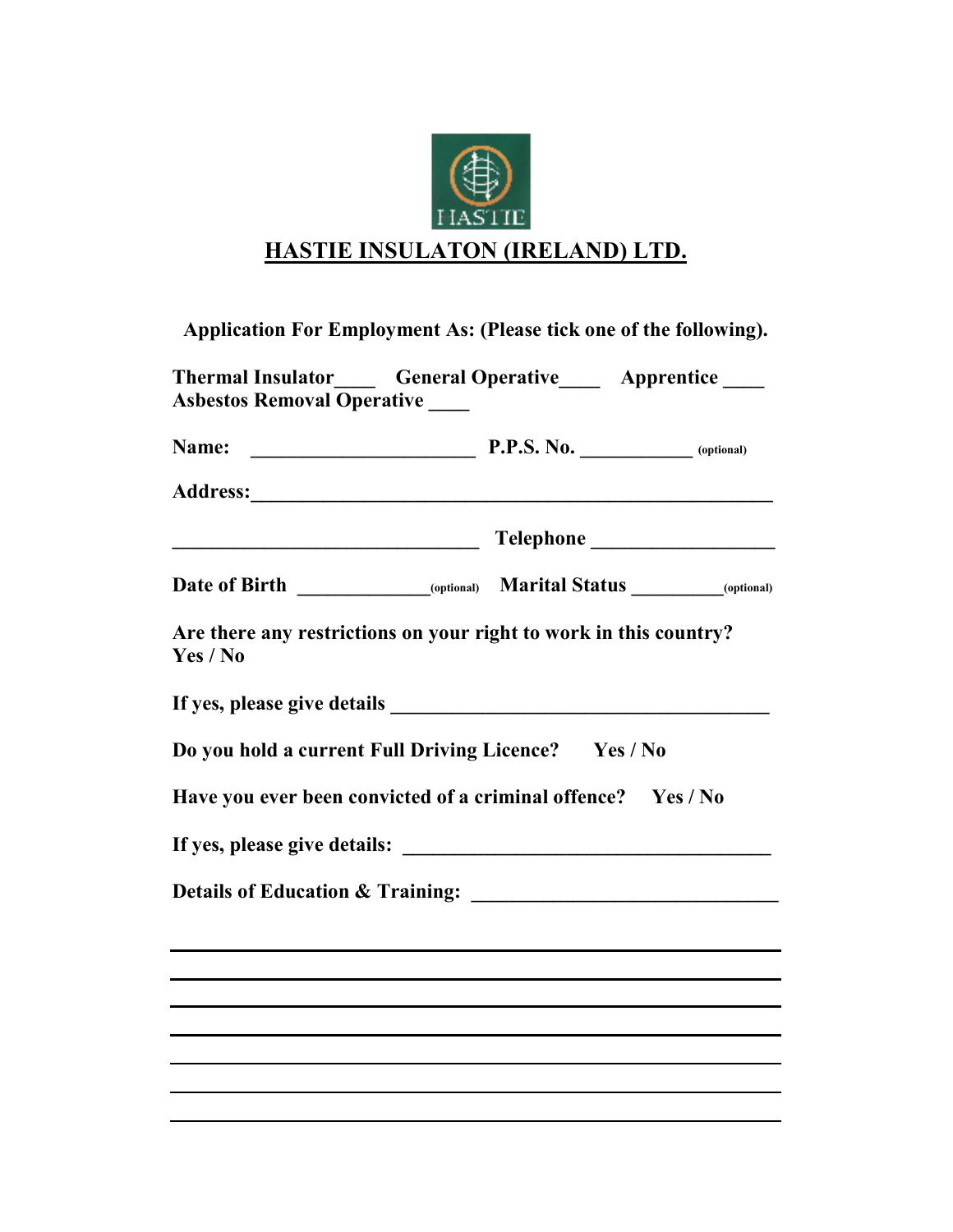| $Yes$ No $\_\_$                                                                   |
|-----------------------------------------------------------------------------------|
|                                                                                   |
| Name and contact number of immediate supervisor: _____________                    |
|                                                                                   |
|                                                                                   |
|                                                                                   |
| Name and contact number of immediate supervisor: _______________                  |
|                                                                                   |
|                                                                                   |
|                                                                                   |
| Name and contact number of immediate supervisor: ________________________________ |
| Have you previously been employed by this company? Yes _ No _                     |
|                                                                                   |
|                                                                                   |
| <u> 1989 - Johann Barbara, martxa alemaniar arg</u>                               |

**Please give details of previous construction industry experience.** 

Have you ever worked on a construction site? Yes \_\_ No \_\_

**Have you ever worked as an insulator on a process plant? Yes \_ No \_**